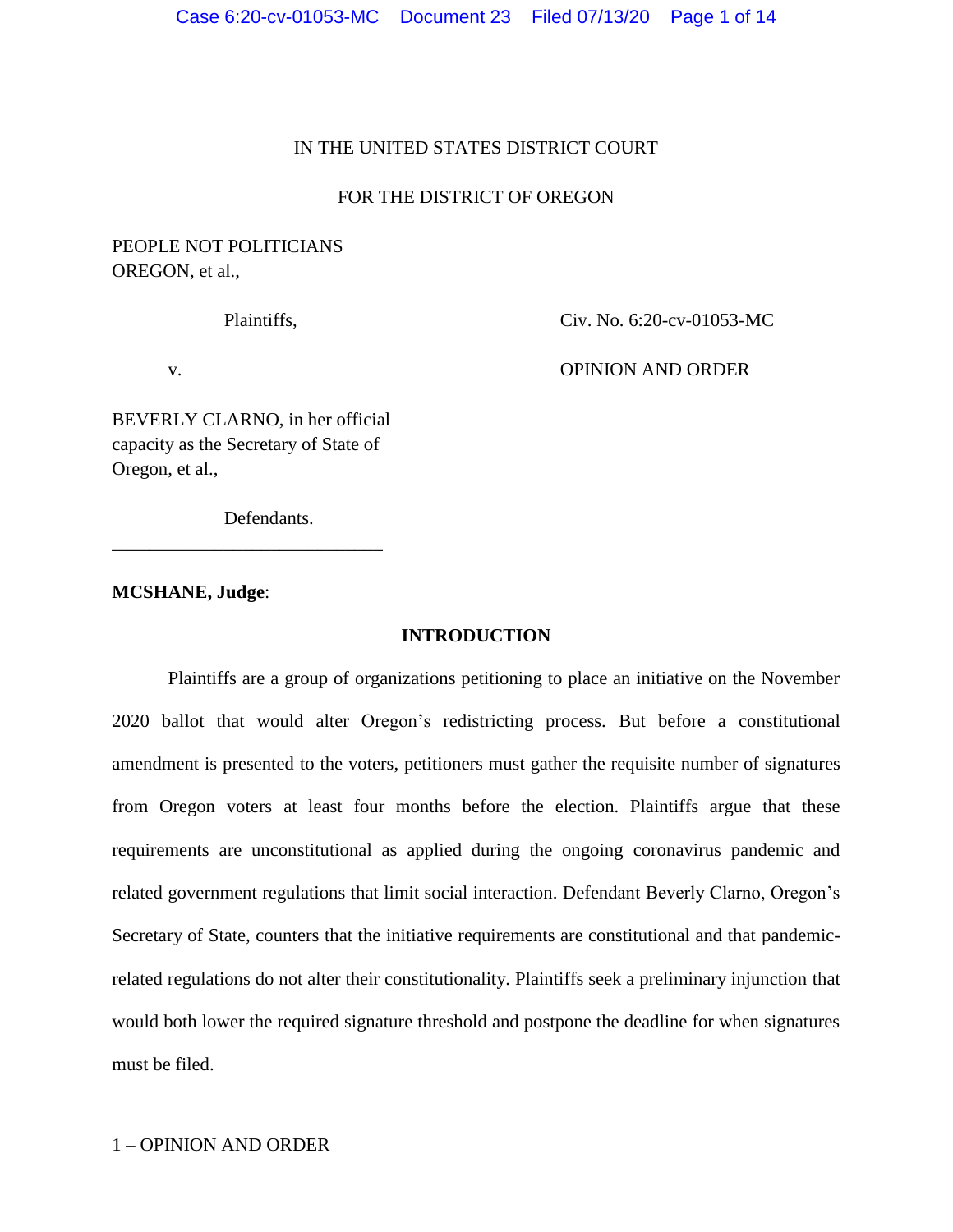The Court heard oral argument on Plaintiffs' motion and granted the requested preliminary injunction. ECF No. 22. Defendant was given until July 13, 2020, at 5:00 p.m. P.S.T. to decide to either allow Plaintiffs initiative on the ballot as presented, or lower the required signature threshold to 58,789 and extend the submission deadline to August 17, 2020. This written order provides more detail behind the Court's decision and, as stated on the record, controls.

#### **BACKGROUND**

As noted, Plaintiffs are a coalition of government reform organizations seeking to place an initiative before Oregon voters on the November 2020 ballot that would amend the state constitution to create an independent redistricting commission. Plaintiffs propose a commission that would diverge from the current redistricting scheme, a process routinely criticized on the grounds that it allows the political party in power to gerrymander districts into a remarkable jigsaw puzzle that best suits the party's needs by disproportionately impacting the voting power of certain communities.<sup>1</sup> *See Rucho v. Common Cause*, 139 S. Ct. 2484, 2512 (2019) (Kagan, J., dissenting) ("At its most extreme . . . the practice [of partisan gerrymandering] amounts to 'rigging elections.'" (quoting *Vieth v. Jubelirer*, 541 U.S. 267, 317 (2004) (Kennedy, J., concurring in judgment))). To qualify their initiative for the November ballot, Plaintiffs had to submit a certain number of signatures by July 2, 2020.

As described in the Secretary of State's Initiative and Referendum Manual, "the initiative and referendum process is a method of direct democracy that allows people to propose laws or amendments to the Constitution or to adopt or reject a bill passed by the legislature." OREGON ELECTIONS DIVISION, STATE INITIATIVE AND REFERENDUM MANUAL 3 ("INITIATIVE MANUAL")

 $\overline{a}$ 

 $1$  The criticism is often from the minority party, despite their own history of similar behavior when they stood in the majority.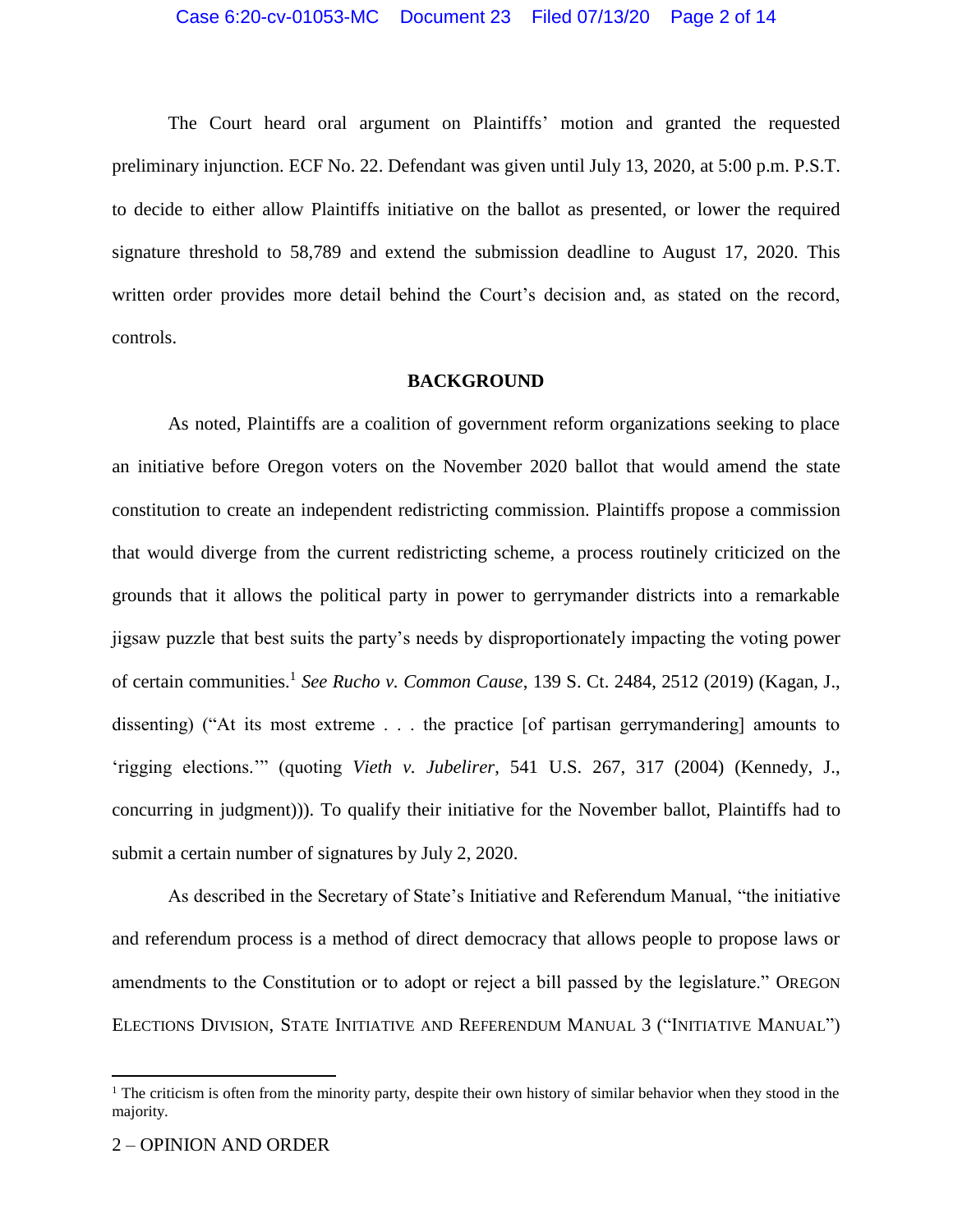### Case 6:20-cv-01053-MC Document 23 Filed 07/13/20 Page 3 of 14

(2020), *<https://sos.oregon.gov/elections/Documents/stateIR.pdf>*. In many ways, this form of direct democracy was a model for other states when Oregon voters passed the initiative and referendum process in 1902, creating what become known as "The Oregon System." *See generally* David Schuman, *The Origin of State Constitutional Direct Democracy: William Simon U'ren and "The Oregon System,"* 67 TEMP. L. REV. 947 (1994). Since that time, Oregonians have been active participants in a democratic process that touches every aspect of life within our state: women's suffrage, prohibition, compulsory education, hunting, environmental protections, the death penalty, LGBTQ+ rights and discrimination, marijuana legalization, taxation, voter recall, eight-hour work day, freight rates, wages, women jurors, suffrage and housing rights for people of color, jury trials, victim rights, gambling, tobacco, timber, health and safety, transportation, daylight savings time, compulsory retirement for judges, housing, nuclear power, and physician assisted suicide. Indeed, much what makes Oregon unique, for better or for worse, is its robust relationship with direct democracy.

Direct democracy, of course, requires the participation of the electorate. Before a constitutional initiative can be placed on the ballot, its advocates must obtain and submit to the Secretary of State the signatures of voters who support the initiative four months before a general election in a number equal to eight percent of ballots cast in the most recent governor's race. Or. Const. art. IV  $\S 1(2)(c)$ . But even before obtaining the required number of signatures to qualify for the ballot, petitioners must first file the petition with the Secretary of State with the language of the proposed amendment, submit at least 1,000 valid sponsorship signatures, receive a certified ballot title, and receive approval from Oregon's Election Division for the cover and signature sheet to be used when gathering signatures. Decl. of Summer S. Davis ("Davis Decl.") ¶ 4, ECF No. 16. This process may begin at the end of the last election cycle. *Id.* Once a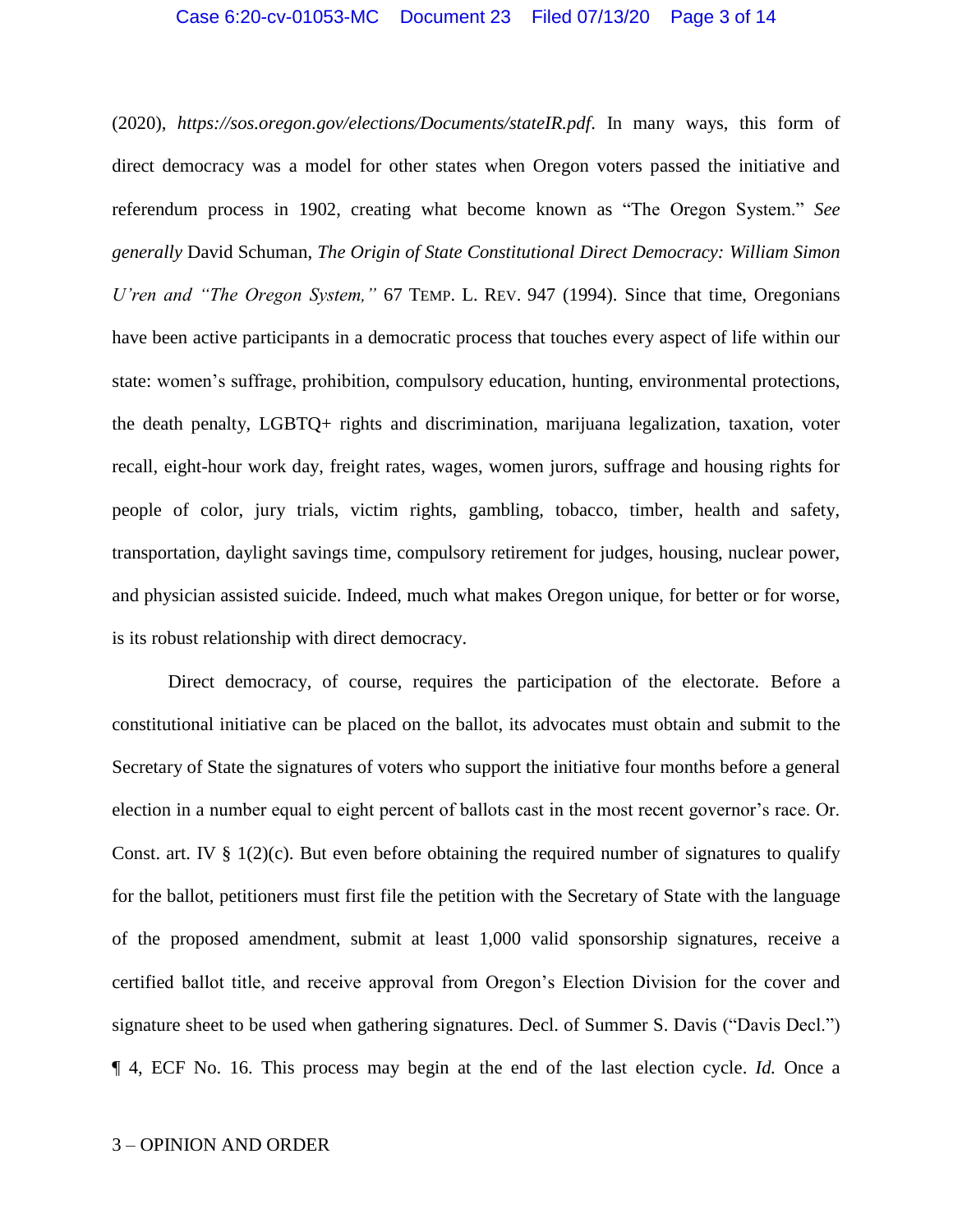### Case 6:20-cv-01053-MC Document 23 Filed 07/13/20 Page 4 of 14

petitioner meets these requirements, the Election Division will approve their initiative for circulation. INITIATIVE MANUAL 5.

Plaintiffs filed their initiative with the Secretary of State in November 2019. Davis Decl. ¶ 12, Ex. B. Plaintiffs met all other requirements and the Attorney General then issued a ballot title a month later. *Id.* As soon as the ballot title was issued, Becca Uherbelau, *amici* here, appealed the Attorney General's ballot title. *Id.* The Oregon Supreme Court rejected this challenge and Plaintiffs initiative was approved for circulation.

By the time Plaintiffs could begin collecting signatures, a global pandemic had begun, upending all aspects of life. As of July 12, 2020, coronavirus has infected over 12.8 million people and killed over 560,000. *Coronavirus Resource Center*, JOHNS HOPKINS UNIV. & MED., https://coronavirus.jhu.edu/ (last visited July 12, 2020 at 8:38 pm). On March 8, Oregon Governor Kate Brown declared a state of emergency, currently in effect until September 4. Executive Order 20-30 (June 30, 2020), [https://www.oregon.gov/gov/Document/executive](https://www.oregon.gov/gov/Document/executive%20_orders/eo_20-30.pdf)  [\\_orders/eo\\_20-30.pdf.](https://www.oregon.gov/gov/Document/executive%20_orders/eo_20-30.pdf) Fifteen days after declaring a State of Emergency, Governor Brown mandated social distancing and banned all social gatherings "if a distance of at least six feet between individuals cannot be maintained." Executive Order 20-12 (March 23, 2020), [https://www.oregon.gov/gov/Documents/executive\\_orders/eo\\_20-12.pdf.](https://www.oregon.gov/gov/Documents/executive_orders/eo_20-12.pdf) While Executive Order 20-12 was eventually replaced by later Executive Orders and certain counties could partially reopen, Oregonians still had to maintain physical distance from each other. Executive Order 20- 25 (May 14, 2020), [https://www.oregon.gov/gov/Documents/executive\\_orders/eo\\_20-25.pdf;](https://www.oregon.gov/gov/Documents/executive_orders/eo_20-25.pdf) Executive Order  $20-27$  (June 5, 2020), [https://www.oregon.gov/gov/Documents/executive\\_orders/eo\\_20-27.pdf.](https://www.oregon.gov/gov/Documents/executive_orders/eo_20-27.pdf)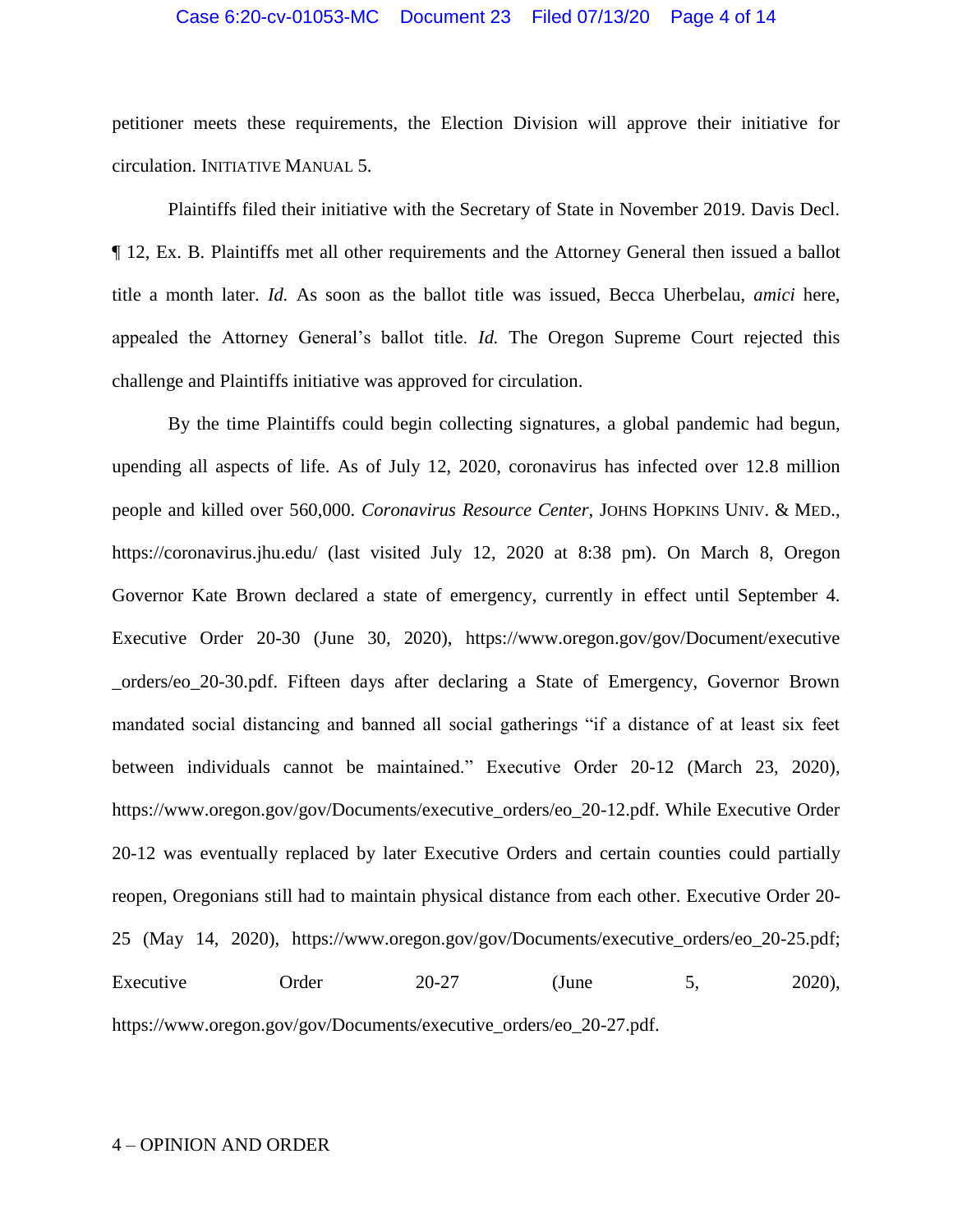### Case 6:20-cv-01053-MC Document 23 Filed 07/13/20 Page 5 of 14

Despite the state's requirements to maintain social distancing, Plaintiffs began attempting to collect the necessary 149,360 signatures by the July 2, 2020 deadline. Quickly realizing that traditional methods of in-person signature gathering were no longer available, Plaintiffs instead tried alternative methods that would not violate the Governor's Executive Orders. This included mailing out over 500,000 packets with the petition inside, to be mailed back after signing, and providing a link to voters where the petition could be printed out, signed, and returned. Decl. of C. Norman Turrill ¶ 25, ECF No. 5. Unsurprisingly, these methods produced a response rate far less than in-person solicitation. *Id.* Plaintiffs have informed the Court that they have collected 64,172 unverified signatures, well short of the required 149,360.

### **STANDARD OF LAW**

A party seeking a preliminary injunction "must establish that he is likely to succeed on the merits, that he is likely to suffer irreparable harm in the absence of preliminary relief, that the balance of equities tips in his favor, and that an injunction is in the public interest." *Winter v. Natural Res. Defense Council, Inc.*, 129 S. Ct. 365, 374 (2008). The mere possibility of irreparable harm is not enough. Rather, the plaintiff must establish that this harm is likely. *Alliance for the Wild Rockies v. Cottrell*, 632 F.3d 1127, 1131 (9th Cir. 2011). The standards for issuing a temporary restraining order are like those required for a preliminary injunction. *Lockheed Missile & Space Co., Inc. v. Hughes Aircraft Co.*, 887 F. Supp. 1320, 1323 (N.D. Ca. 1995).

#### **ANALYSIS**

"A plaintiff seeking a preliminary injunction must establish that: 1) it is likely to succeed on the merits; 2) it is likely to suffer irreparable harm in the absence of preliminary relief; 3) the balance of equities tips in its favor; and 4) an injunction is in the public interest." *Reclaim Idaho*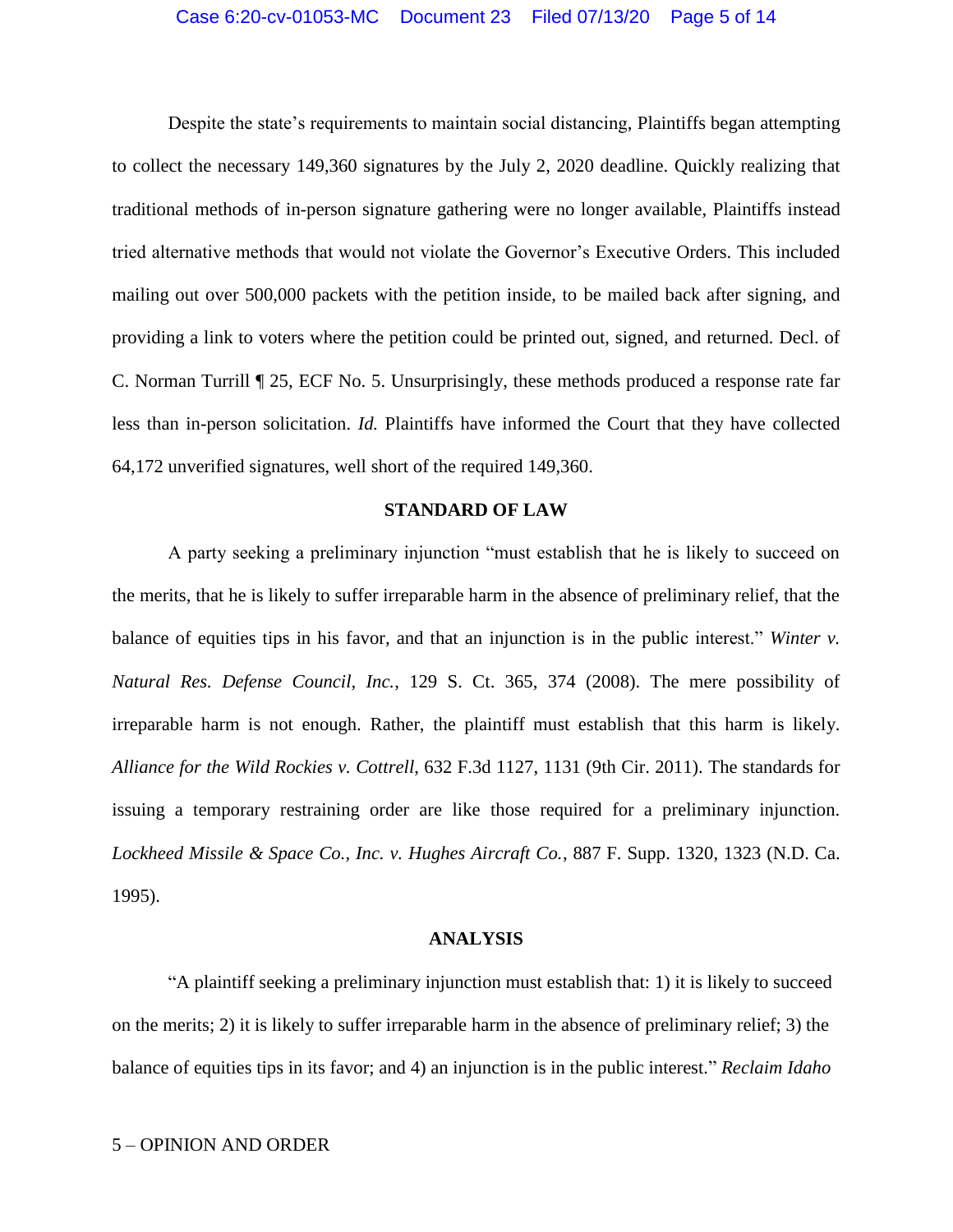*v. Little*, No. 1:20-CV-00268-BLW, 2020 WL 3490216, at \*5 (D. Idaho June 26, 2020) (citing *Winter*, 555 U.S. at 20). The Court analyzes the *Winter* factors in turn.

### **I. Likelihood of Success on the Merits**

Plaintiffs bring an as-applied challenge to Oregon's initiative requirements. They argue that the effect of COVID-19 and the Governor's Executive Orders in response to slowing the spread of the virus has created a situation in which they cannot comply with the deadlines and requirements of the initiative process. The public forums at which they reasonably anticipated gathering signatures have for the most part disappeared; in part through the safety measures taken by the Governor and in part from the very real fear people have of the pandemic around them. As a result, they argue the signature requirements restrict their First Amendment right to petition the government when applied to Plaintiffs in this unique set of circumstances. They ask the Court to enjoin the Secretary of State from enforcing portions of the Oregon Constitution, laws, and administrative rules "requiring the submission of at least 149,360 signatures by July 2, 2020 in order to place Plaintiffs' initiative on the 2020 general election ballot." Pl.'s Mot. for Prelim. Inj. 2, ECF No. 2.

For their part, Defendant argues that the initiative requirements serve an important government interest, that the virus and not the government is responsible for what has occurred to Plaintiffs' initiative efforts, and, in hindsight, that Plaintiffs should have anticipated for emergencies and started collecting signatures much earlier.<sup>2</sup> Perhaps more compelling, they argue that Plaintiffs, by not suing sooner, have placed an undue burden on the government regarding its ability to meet the timelines necessary to get the initiative properly verified, submitted to the voter's pamphlet for comment, and placed on the November 2020 ballot.

 $\overline{\phantom{a}}$ 

<sup>2</sup> When considering whether Plaintiffs acted diligently, the Court considered evidence presented by *amici curiae* Becca Uherbelau and Our Oregon, which allegedly showed that even under the best of circumstances, Plaintiffs were never going to qualify their initiative for the November 2020 ballot.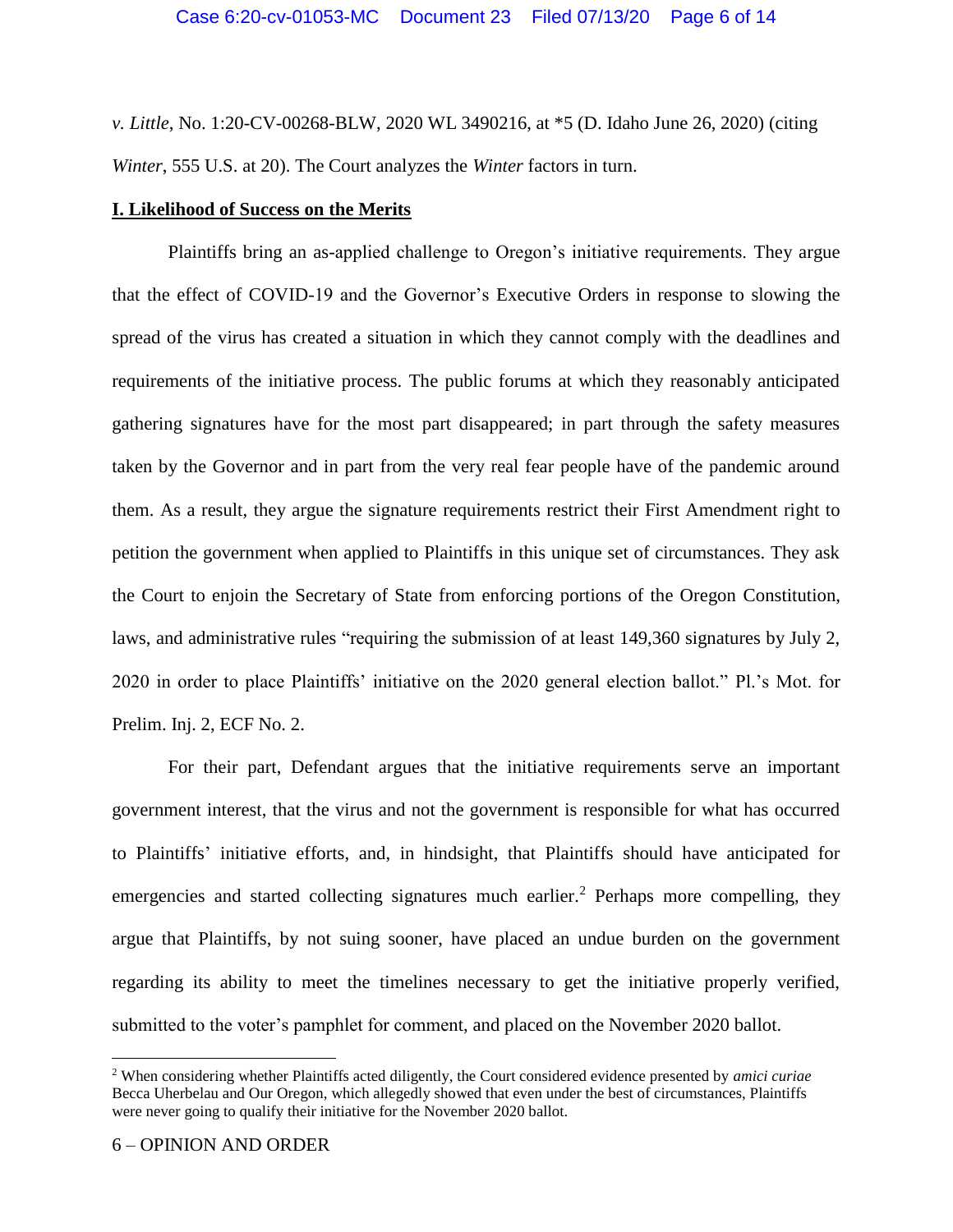#### A. Constitutional Framework

The right to petition the government is at the core of First Amendment protections and this includes the right to present initiatives. *City of Cuyahoga Falls Ohio v. Buckeye Cmty. Hope Found.*, 538 U.S. 188, 196 (2003); *see also Meyer v. Grant*, 486 U.S. 414, 421–22 (1988) (explaining that the circulation of ballot petitions is "core political speech"). "Courts generally apply the framework established in *Anderson v. Celebrezze*, as later refined in *Burdick v. Takushi* (the *Anderson-Burdick* framework) when considering the constitutionality of ballot access restrictions." *Reclaim Idaho*, 2020 WL 3490216, at \*7 (citing *Anderson v. Celebrezze*, 460 U.S. 780 (1983); *Burdick v. Takushi*, 504 U.S. 428 (1992)).

Plaintiffs argue that because they do not challenge the facial constitutionality of Oregon's initiative requirements, but only challenge them as applied during these unprecedented times, that the Court should instead apply the framework from *Angle v. Miller*, 373 F.3d 1122 (9th Cir. 2012). The Court follows other district courts in the Ninth Circuit in finding that analysis under the *Angle* framework is proper. *Reclaim Idaho*, 2020 WL 3490216, at \*7; *Fair Maps Nevada v. Cegavske*, No. 3:20-cv-00271-MMD-WGC, 2020 WL 2798018, at \*11 (D. Nev. May 29, 2020). In *Angle*, the Ninth Circuit explained that restrictions on the initiative process will burden core political speech if: (1) the regulations restrict one-on-one communication between petition circulators and voters; or (2) the regulations make it less likely that proponents can obtain the necessary signatures to place the initiative on the ballot. 673 F.3d at 1132. The Court analyzes each category in turn.

Even though Defendant claims otherwise, it is unquestionable that *Angle*'s first category applies. Def.'s Resp. to Pl's Mot. for Prelim. Inj. 19–20, ECF No. 18. The Governor's Executive Orders, issued to diminish the spread of coronavirus, also prevented any one-on-one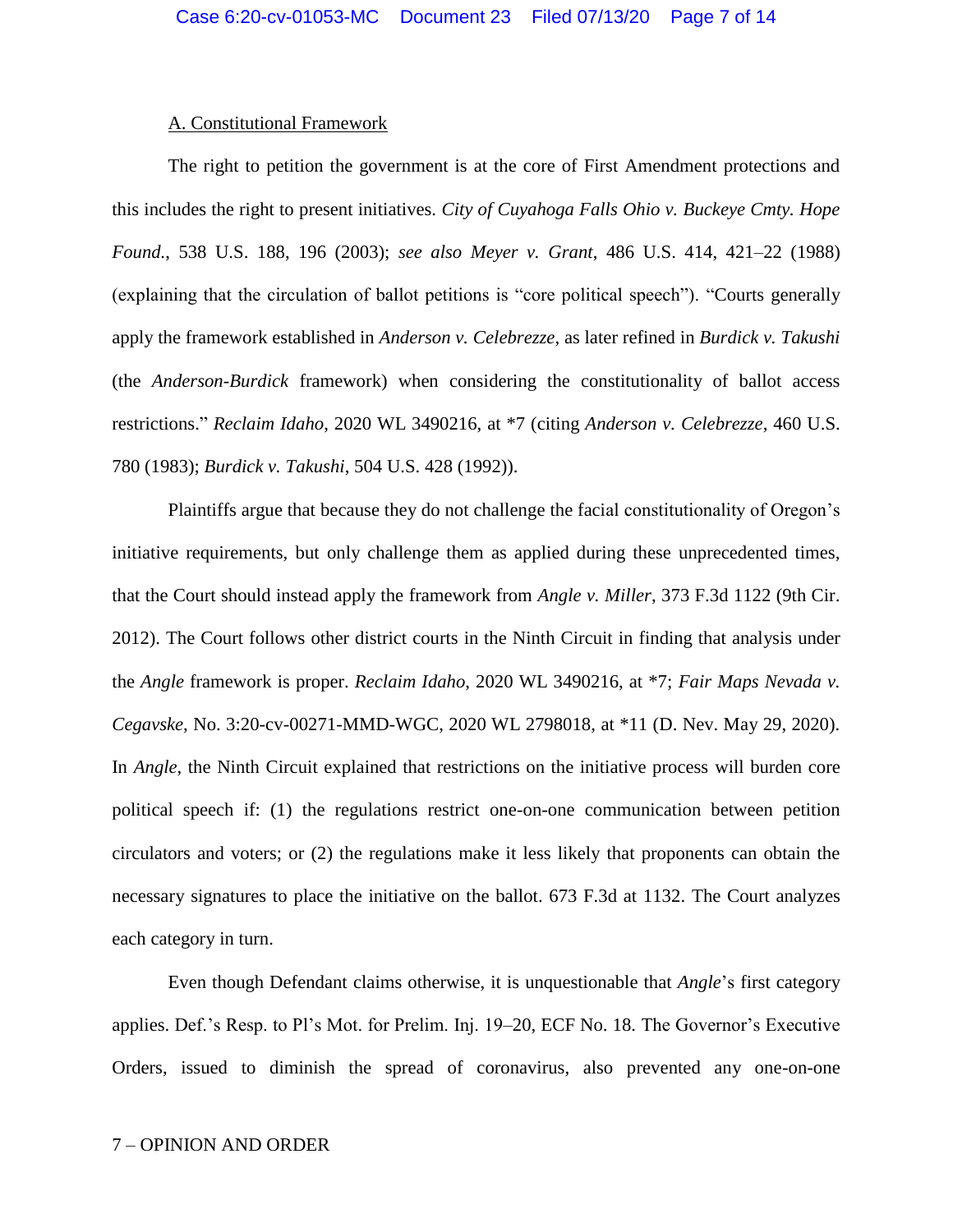### Case 6:20-cv-01053-MC Document 23 Filed 07/13/20 Page 8 of 14

communication between petition circulators and Oregon voters. Defendant asks the Court to suspend belief in finding that because the Executive Orders did not explicitly ban petition gathering, Plaintiffs could somehow continue to solicit in-person signatures. Plaintiffs, like all Oregon citizens, were told to stay home and physically distance from others. By continuing to require Plaintiffs to meet a strict threshold and deadline in the middle of a pandemic, Plaintiffs' circulators were prevented from engaging in one-on-one communication with Oregon voters.

The Court now considers the second category and must decide whether Defendant's insistence on strictly applying the initiative requirements made it less likely that Plaintiffs could obtain the necessary signatures. Plaintiffs faced pandemic-related regulations that severely diminished their chances of collecting the necessary signatures by July 2, 2020. Defendant, even when requested, refused to lower the threshold or alter the turn-in deadline.<sup>3</sup> Pl.'s Mot. for Prelim. Inj. 14. "Therefore, the Court finds [that Defendant's] refusal to make reasonable accommodations during this time period made it less likely for [Plaintiffs] to get enough signatures to place [Plaintiffs'] initiative on the November 2020 ballot." *Reclaim Idaho*, 2020 WL 3490216, at \*8. Plaintiffs, without an accommodation from Defendant, had an impossible task and can now only get their initiative on the November 2020 ballot with "an order of relief from this Court." *Id.*

Because the Court finds a burden on Plaintiffs core political speech, the Court must now decide what form of review to use when analyzing Defendant's conduct. *See Arizonans for Fair Elections v. Hobbs*, No. CV-20-00658-PHX-DWL, 2020 WL 1905747, at \*8 (D. Ariz. Apr. 17, 2020). "Courts apply strict scrutiny when: (1) the proponents of the initiative have been

 $\overline{a}$ 

<sup>&</sup>lt;sup>3</sup> This is even though the Secretary of State, in recognizing Governor Brown's Executive Orders and the health risks posed by coronavirus, suspended all in-person services normally offered by the Secretary of State. *See* Press Release, Oregon Secretary of State, News from the Secretary of State (Apr. 15, 2020), [https://www.oregon.gov/newsroom/Pages/NewsDetail.aspx?newsid=36377.](https://www.oregon.gov/newsroom/Pages/NewsDetail.aspx?newsid=36377)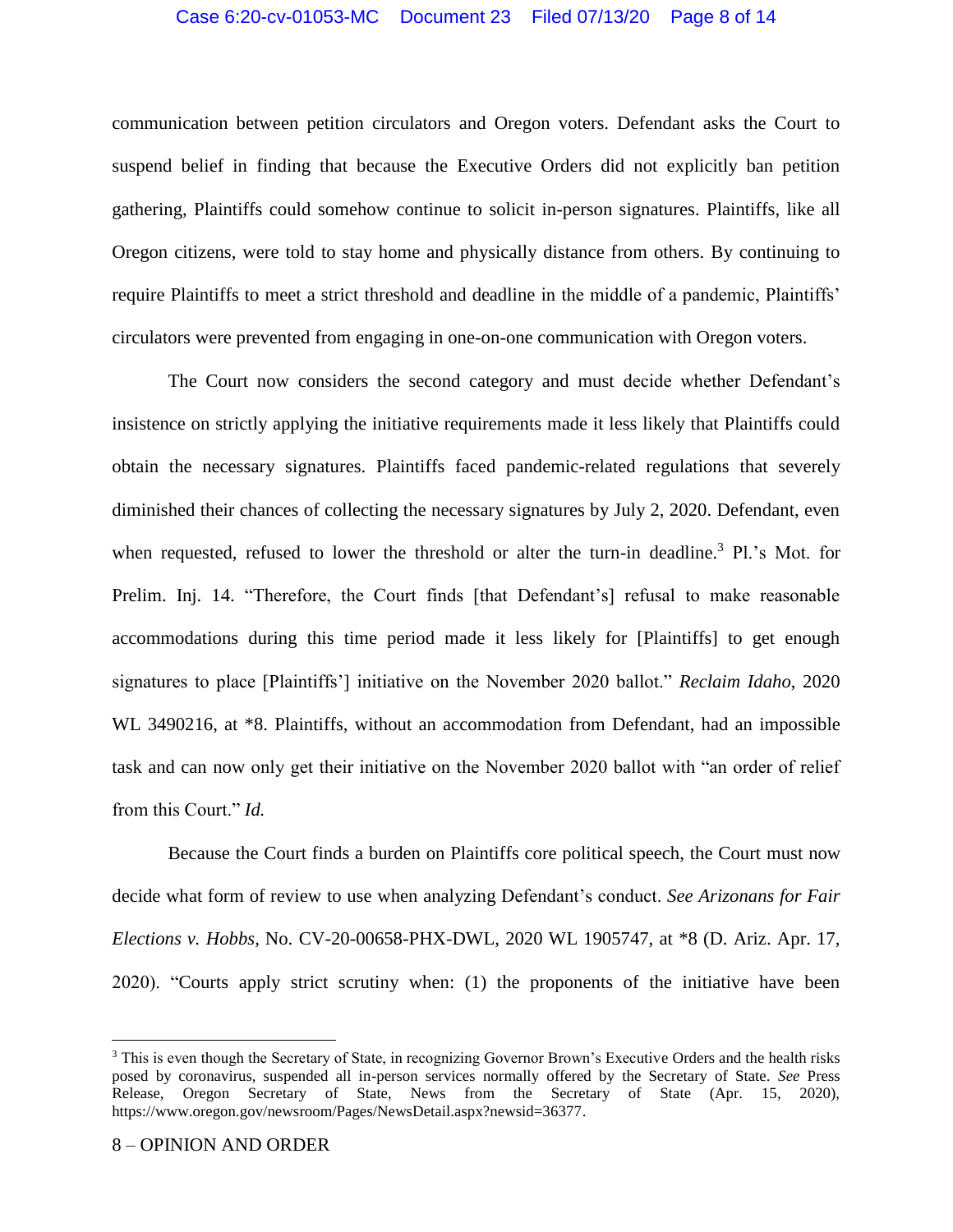### Case 6:20-cv-01053-MC Document 23 Filed 07/13/20 Page 9 of 14

'reasonably diligent' as compared to other initiative proponents; and (2) when the restrictions significantly inhibit the proponents' ability to place an initiative on the ballot." *Reclaim Idaho*, 2020 WL 3490216, at \*8 (quoting *Fair Maps Nevada*[, 2020 WL 2798018, at \\*11\).](https://1.next.westlaw.com/Link/Document/FullText?findType=Y&serNum=2051158450&pubNum=0000999&originatingDoc=I78d34820b9f511ea93a0cf5da1431849&refType=RP&originationContext=document&transitionType=DocumentItem&contextData=(sc.Keycite)) But if Plaintiffs cannot meet either prong, then the Court will apply a lesser form of scrutiny. *See Angle*, 673 F.3d at 1133.

### *1. Reasonable Diligence*

Beginning with the first prong, the Court first determines whether Plaintiffs acted "reasonably diligent" as compared to other initiative proponents. *Id.* ("We have held that the burden on plaintiffs' rights should be measured by whether, in light of the entire statutory scheme regulating ballot access, reasonably diligent candidates can normally gain a place on the ballot, or whether they will rarely succeed in doing so." (quotations and citation omitted)). While Plaintiffs argue that they were reasonably diligent, Defendant and *amici curiae* disagree.

Defendant insists that Plaintiffs "bear the risk of their decision to wait to gather signatures." Def.'s Resp. to Pl's Mot. for Prelim. Inj. 19. Defendant notes that two measures qualified for the November 2020 ballot. Davis Decl. ¶ 6. Those two measures were approved for circulation in the fall of 2019, showing that they had begun the approval process earlier than Plaintiffs. *Id.* Defendants rely heavily on an Arizona District Court's decision to support their argument that Plaintiffs lacked diligence.

But the decision in *Arizonans for Fair Elections* is distinguishable from the facts here. In *Arizonans for Fair Elections*, while the petitioners waited until late 2019 to file the requisite paperwork, they were able to collect signatures prior to the enactment of coronavirus related guidelines. 2020 WL 1905747, at \*2. Plaintiffs here were not so lucky. Instead, they had to gather signatures while Executive Orders specifically prohibited their ability to connect with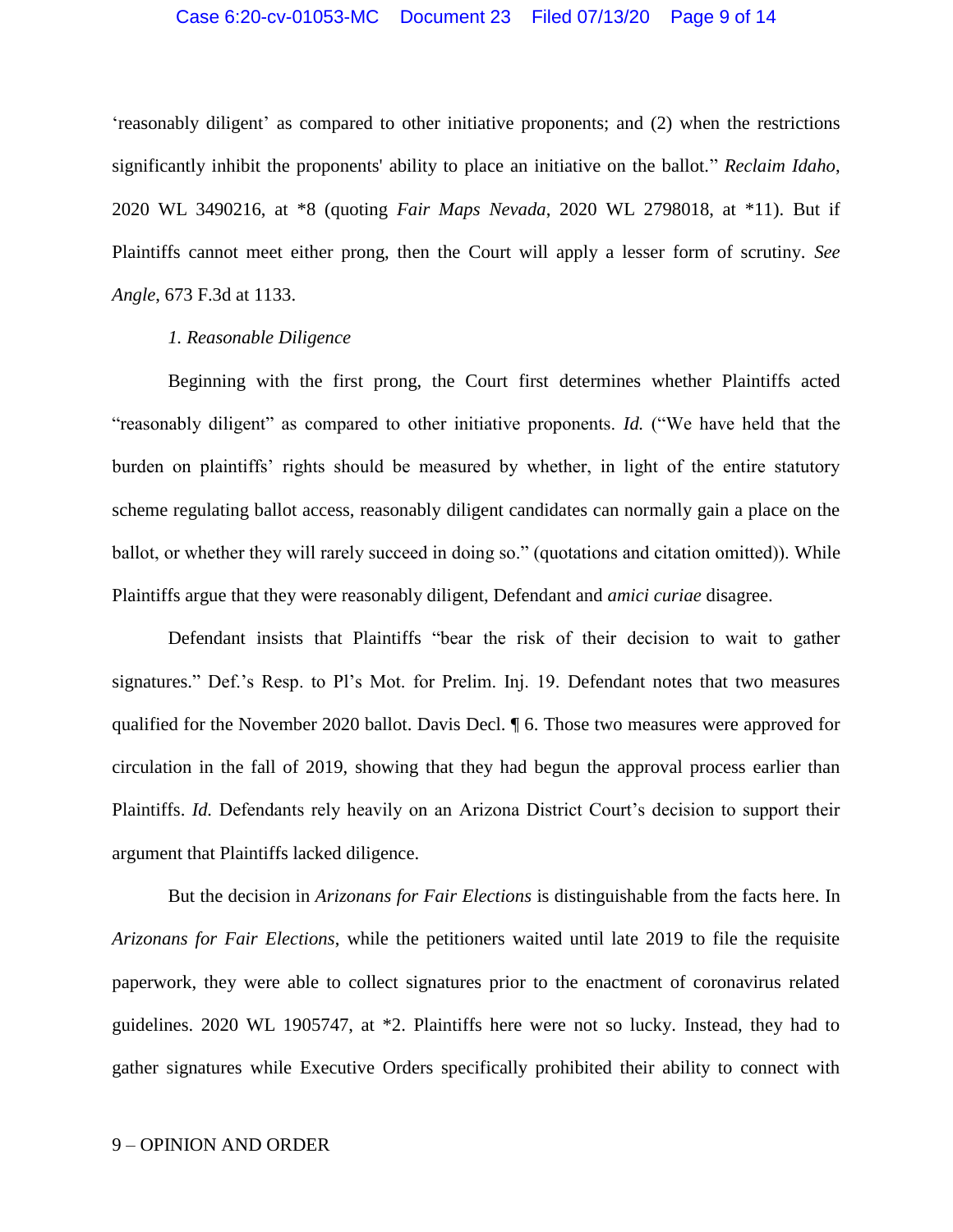### Case 6:20-cv-01053-MC Document 23 Filed 07/13/20 Page 10 of 14

voters in person. Further, like petitioners in *Fair Maps Nevada*, Plaintiffs were delayed in their attempt to collect signatures by litigation brought by a third party. 2020 WL 2798018, at \*12. Defendant asks the Court to find that Plaintiffs lacked diligence because they forgot to consult their crystal ball and predict a court challenge, a pandemic, and unprecedented societal upheaval.

The Court instead finds that Plaintiffs submitted considerable evidence reflecting that but-for the pandemic-related restrictions, they would have gathered the required signatures by the July 2 deadline. *See* Pl.'s Reply in Supp. of its Mot. for Prelim. Inj. 11–13, ECF No. 21 (detailing the organizational efforts undertaken by Plaintiffs). Plaintiffs also displayed considerable resilience in pivoting their initiative campaign to a process that still yielded over 60,000 signatures while adhering to Governor Brown's Executive Orders. This number carries additional significance because at oral argument Elizabeth Kauffman, campaign manager for one of the two qualified initiatives, testified that their campaign collected a similar number of signatures during the same time frame.<sup>4</sup>

To reiterate, Plaintiffs only needed to display reasonable diligence in comparison to other initiative proponents. *Angle*, 673 F.3d at 1133. The facts here indicate that Plaintiffs acted with reasonable diligence in their attempt to meet Oregon's initiative requirements.

#### *2. Significantly Inhibit*

Admittedly, the Court made clear at oral argument that only the first prong, whether Plaintiffs were reasonably diligent, was at issue. As explained earlier, Plaintiffs faced many restrictions that, when combined with Defendant's stringently applying the initiative requirements, "significantly inhibit[ed] [their] ability to place an initiative on the ballot."

l

<sup>4</sup> Ms. Kauffman's initiative, IP 44, had a lower signature threshold then Plaintiffs initiative because it proposes a statutory change, not a constitutional amendment. *See Detailed Information for Initiative Number 44*, Oregon Secretary of State: Elections Division, [http://egov.sos.state.or.us/elec/web\\_irr\\_search.record\\_detail?p\\_reference=20200044..LSCYYY.](http://egov.sos.state.or.us/elec/web_irr_search.record_detail?p_reference=20200044..LSCYYY) (last visited July 13, 2020).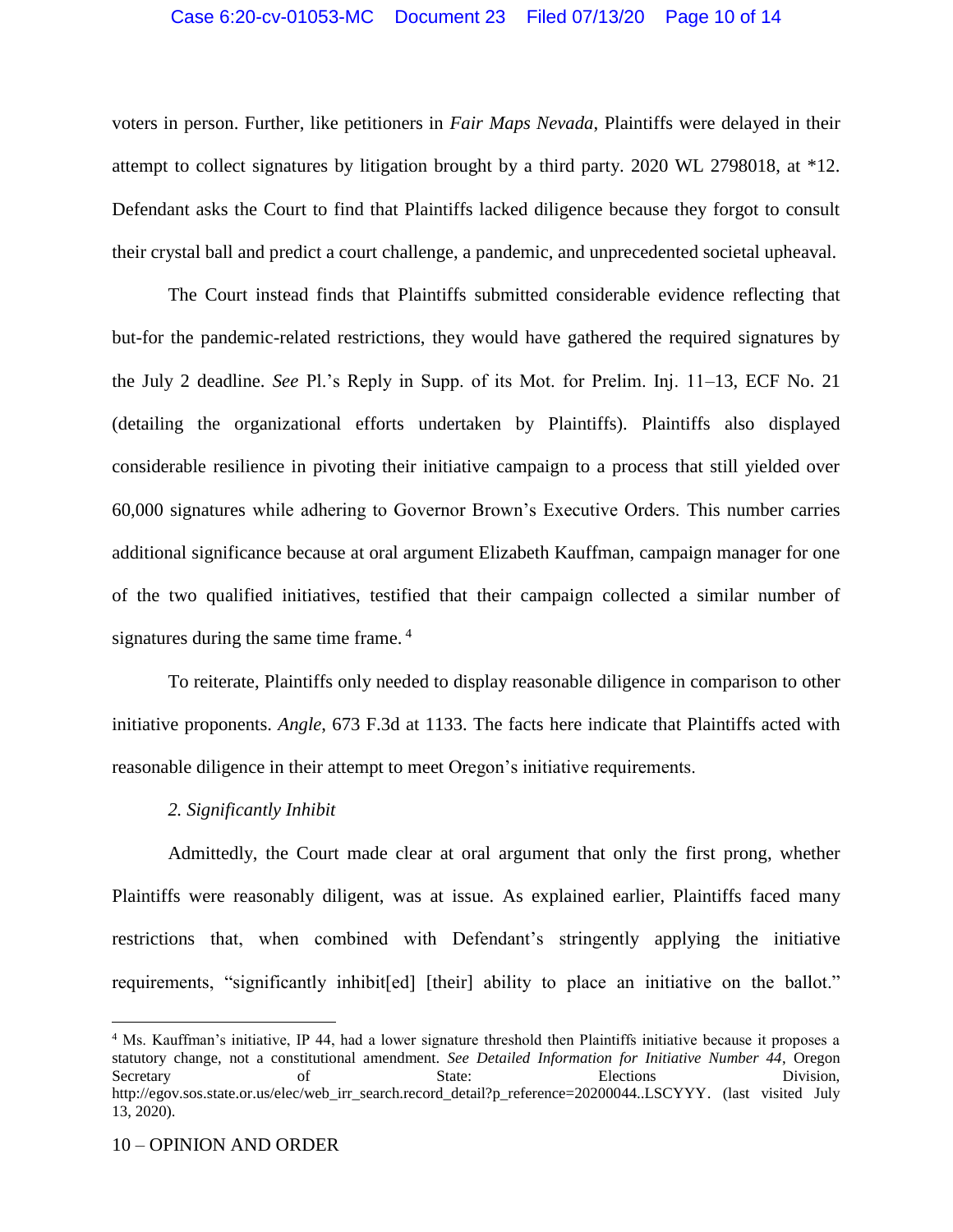### Case 6:20-cv-01053-MC Document 23 Filed 07/13/20 Page 11 of 14

*Reclaim Idaho*, 2020 WL 3490216, at \*8. The Court does not question the significant regulatory interest Defendant has in maintaining adherence to the initiative requirements laid out in Oregon's constitution. *Id.* (citing *Angle*, 673 F.3d at 1135). But those interests must be considered against the First Amendment protections afforded to citizens petitioning their government. *City of Cuyahoga*, 538 U.S. at 196. "When an initiative fails to qualify for the ballot, it does not become 'the focus of statewide discussion.'" *Angle*, 673 F.3d at 1133 (quoting *Meyer*, 486 U.S. at 423). The Court adopts the reasoning in *Reclaim Idaho* in finding that Defendant's "refus[al] to make reasonable accommodation, during the unprecedented time of the pandemic, reduced the total quantum of speech on the public issue of [partisan gerrymandering]." 2020 WL 3490216, at \*8 (quotation omitted).

#### B. Laches

Defendant also argues that Plaintiffs preliminary injunction request is barred by laches. Def.'s Resp. to Pl.'s Mot. for Prelim. Inj. 25–27. "Laches applies when there is both unreasonable delay and prejudice." *Arizona Libertarian Party v. Reagan*, 189 F. Supp. 3d 920, 922 (D. Ariz. 2016). "Laches . . . requires denial of injunctive relief, including preliminary relief." *Id.*

But as noted by Plaintiffs, "it would have been difficult to file this as-applied constitutional challenge earlier and still met [their] burden of proof." Pl.'s Reply in Supp. of its Mot. for Prelim. Inj. 16. The Court agrees with Plaintiffs and finds that Defendant has failed to "prove both an unreasonable delay by [Plaintiffs] and prejudice to itself." *Evergreen Safety Council v. RSA Newtwork Inc.*, 697 F.3d 1221, 1226 (9th Cir. 2012) (quoting *Couveau v. Am. Airlines, Inc.*, 218 F.3d 1078, 1083 (9th Cir. 2000)).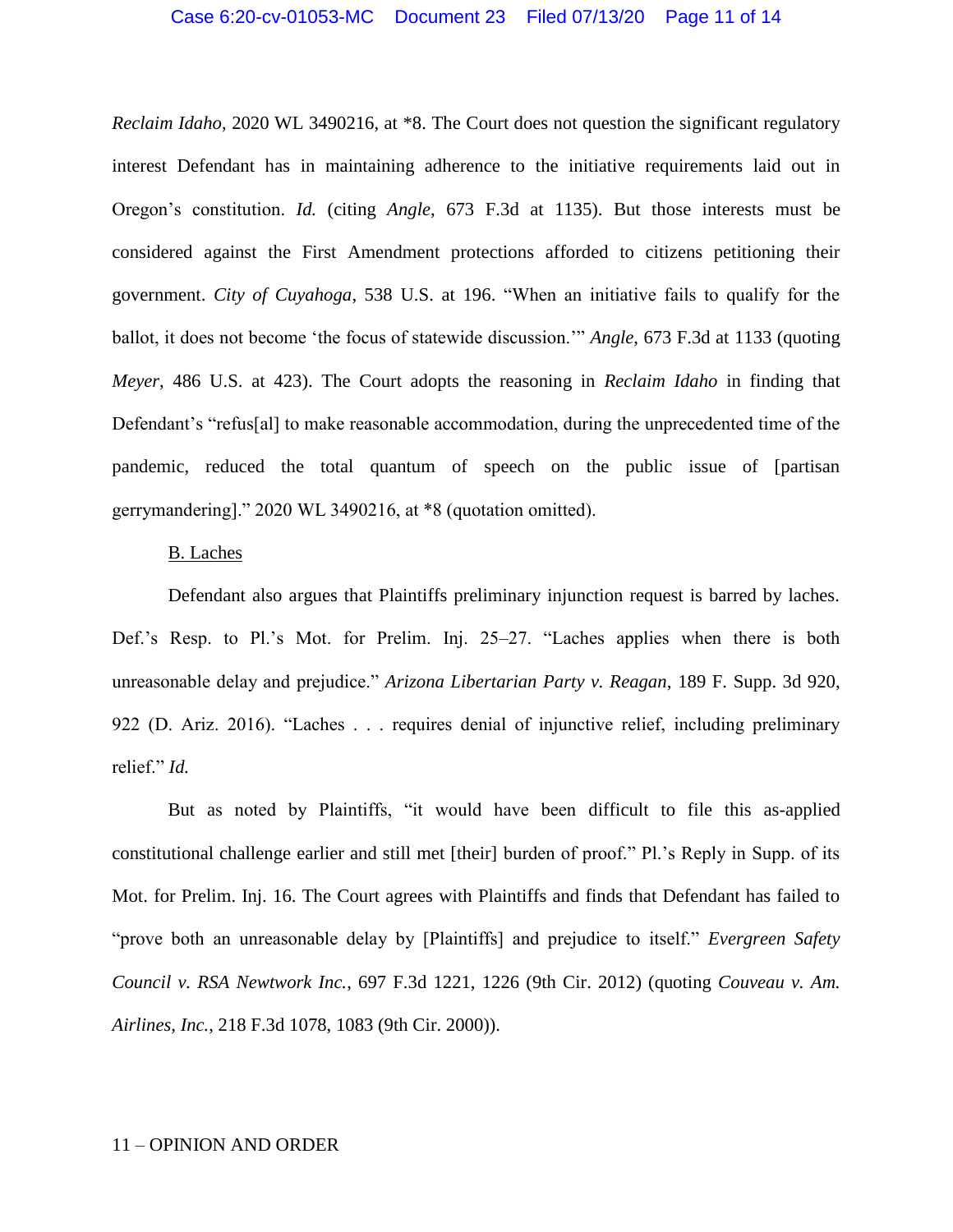In sum, the Court finds that Plaintiffs are likely to succeed on the merits of their claim that Oregon's initiative requirements are unconstitutional as applied.

### **II. Irreparable Harm**

Without a preliminary injunction, Plaintiffs' initiative will not appear on the November 2020 ballot. The Court therefore finds that Plaintiffs are likely to suffer irreparable harm in the absence of injunctive relief.

### **III. Balance of Equities**

"The Court must also balance the relative hardships on the parties should it provide preliminary relief or decline the request." *Reclaim Idaho*, 2020 WL 3490216, at \*10 (citing *Winter*, 555 U.S. at 20; *Univ. of Hawaii Prof. Asm. v. Cayetano*, 183 F.3d 1096, 1108 (9th Cir. 1999)).

The Court recognizes Defendant's interest in "ensuring the efficient and orderly administration of its elections." Def.'s Resp. to Pl.'s Mot. for Prelim. Inj. 28. The Court also understands the strain that its decision may impose on Defendant's employees and staff as they verify additional signatures.<sup>5</sup> But this consideration must be balanced against the constitutional harm Plaintiffs confront.

When weighing the hardships each party faces, the First Amendment rights trump any concerns about the administration of the relief requested. *See Meyer*, 486 U.S. at 421–22 ("The circulation of a petition involves the type of interactive communication concerning political change that is appropriately describe as 'core political speech.'"). As a result, the balance of equities leans in Plaintiffs favor.

l

<sup>5</sup> Defendant also raised a concern that if the Court were to grant Plaintiffs' request, other initiatives would submit signatures in August. Def.'s Resp. to Pl.'s Mot. for Prelim. Inj. 30. For clarity, the Court's order today applies only to Plaintiffs' as-applied constitutional challenge. Further, the likely difference between Plaintiffs initiative campaign and others is the diligence showed by Plaintiffs here. If other initiatives seek to obtain similar relief, they will need to show the organizational wherewithal that Plaintiffs presented here.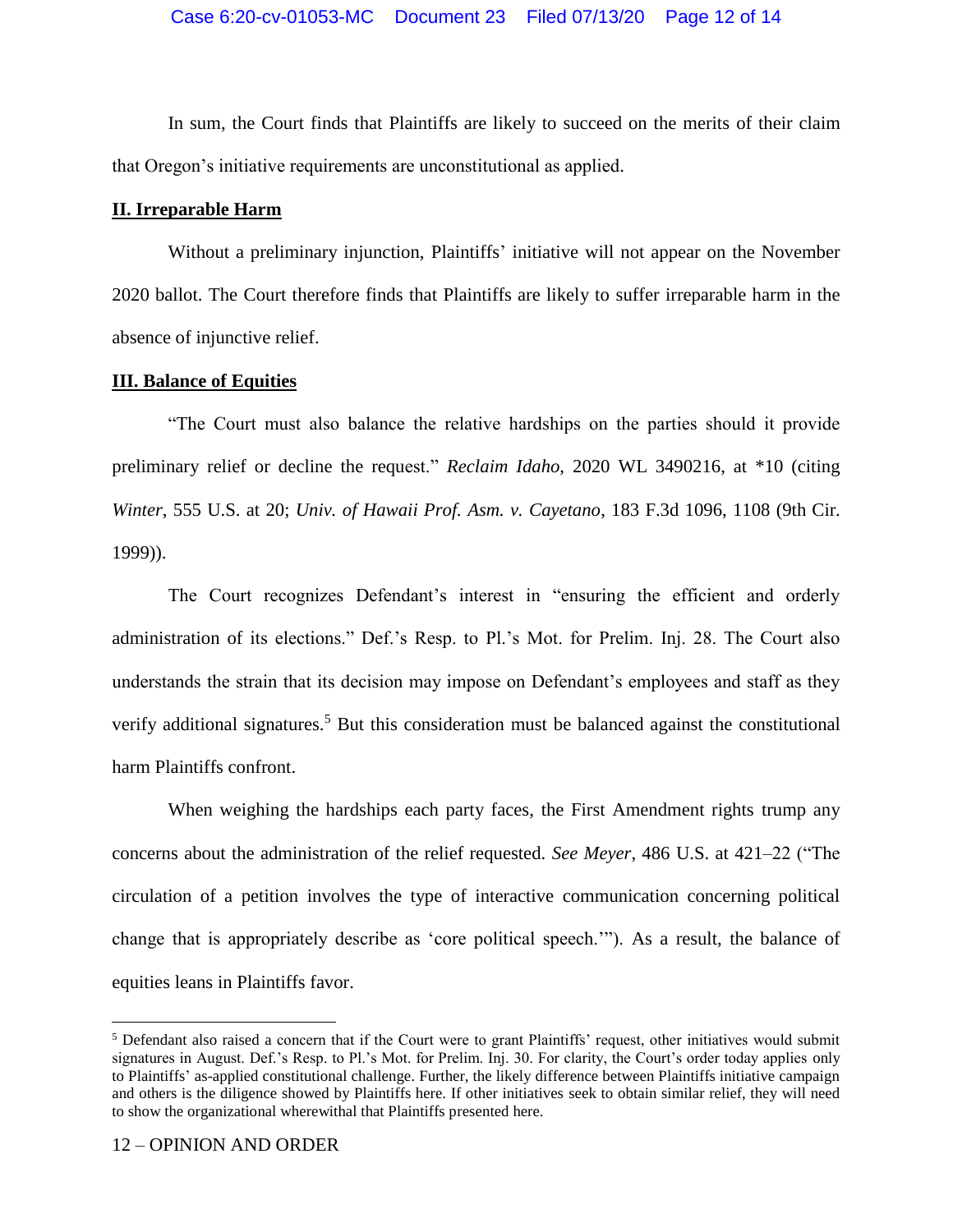### **IV. Public Interest**

As explained above, the public interest leans in favor of granting injunctive relieve because such a remedy protects Plaintiffs' ability to place their initiative on the November 2020 ballot. The Court finds it worth noting that Oregon's voters will be the ones who ultimately decide whether Plaintiffs initiative will be enacted. Simply put, "issuing a preliminary injunction requiring [Defendant's] to make reasonable accommodation to protect [Plaintffs'] core political speech rights in the initiative process is in the public's interest." *Reclaim Idaho v. Little*, 2020 WL 3490216, at \*10.

#### **V. Remedy**

There are considerable concerns raised when a federal court instructs a state on how to run their election process. *See Republican Nat'l Comm. v. Democratic Nat'l Comm.*, 140 S. Ct. 1205, 1207 (2020) ("This Court has repeatedly emphasized that lower federal could should ordinarily not alter the election rules on the eve of an election." (citations omitted)). "However, as the analysis herein explains, the First and Fourteenth Amendments do place some restrictions on [Defendant's] authority through the preservation of constitutional rights." *Reclaim Idaho*, 2020 WL 3490216, at \*11.

In recognizing the potential disruptions any remedy may pose, the Court offers two alternative remedies to Defendant. First, because Plaintiffs have shown a likelihood of success under normal circumstances, Defendant may simply allow Plaintiffs on the ballot. Alternatively, Defendant may choose to reduce the signature threshold by 50%, which would equal 58,789 signatures, and allow Plaintiffs an extension until August 17. Other courts have granted similar relief. *See SawariMedia LLC v. Whitmer*, No. 20-cv-11246, 2020 WL 3097266, at \*12 (E.D. Mich. June 11, 2020) (finding that Michigan's signature threshold was not narrowly tailored to